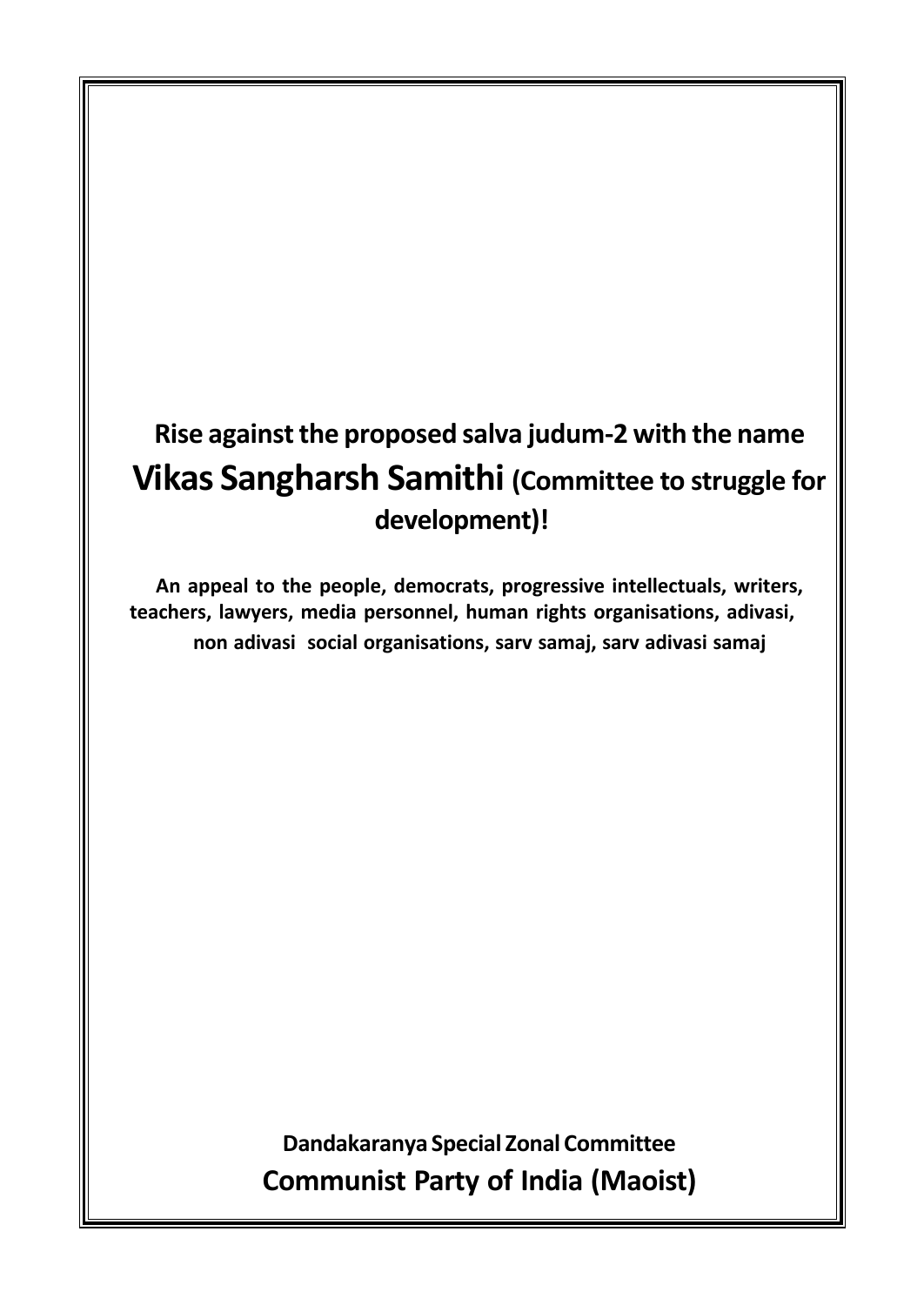### **Rise against the proposed salva judum-2 with the name Vikas Sangharsh Samithi (Committee to struggle for development)!**

### **An appeal to the people, democrats, progressive intellectuals, writers, teachers, lawyers, media personnel, human rights organisations, adivasi, non adivasi social organisations, sarv samaj, sarv adivasi samaj**

By now all of you must have known that the son of Mahendra karma, the number one comprador of the ruling and exploitative classes who died in the hands of PLGA in the Jeeramghati ambush, Chavindra karma, together with Chaitram Attami, P.Vijay, Sathar Ali and other such goons survived from the PLGA attacks in thepast salva judum and goons of BJP, announced on the 5th of May that they would start salva judum-2 for the sake of "peace" and "development" of Bastar with the name Vikas Sangharsh Samithi (meaning committee to struggle for development). This so called committee to struggle for development is nothing but an organized killer goonda gang of the family of Congress Karma in the protection of the hindutva fascist BJP government, goondas of BJP and anti-people gentry. This is to help intensify the on-going cruel, military, repressive campaign Operation Greenhunt.

#### **Why one more salva judum?**

In the name of "peace" and "development" the salva judum-2 in essence is to intensify the implementation of the fascist military organized repressive campaign green hunt in order to sell off the natural resources of the state to the domestic and foreign capitalist giants and to eliminate the people's power, the janathana sarkar that is blossoming in Dandakaranya for genuine self-reliance and genuine development.

The actual objective of this campaign is to pave way to the comprador bureaucratic bourgeois Tata, Essar, Jindal, Mithal, Neco companies and Multinational companies like TPG in the resource rich Dandakaranya. MoUs for lakhs of crores of rupees have been signed with these companies. The MoUs in the field of steel projects with Tata and Essar itself amount to around 17 thousand crores. According to an estimate, marathon acquisition of nearly one lakh acres of land, which is mostly that of the adivasis is underway. All this amounts to the violation of the powers provided to the adivasis through the  $5<sup>th</sup>$ schedule of the Constitution and the PESA act. Iron ore mines of Raoghat, Chargaon, Barabaspur, Kuvve, Budhiyarimad, Amdai, Thulad situated across Bastar sambhag from one corner to the other, more than two dozens of iron ore mines including Pallemad in Rajnandgaon, Surjagarh in Gadchiroli and many such mines were given on lease to the domestic and foreign capitalists. In addition to this, MoUs were signed for ultra-mega steel plants with Tata, Essar and other companies and also NMDC. In order to loot the resources easily and to facilitate the movement of the armed forces the Dalli Raoghat-Jagadalpur rail line is being laid forcibly with the help of the police. One fourth of the land of the primitive tribe Madia gond in Maad in Narayanpur district is proposed to be turned into a military hub with a military training school. All these projects are facing stiff resistance from the people's movement. It is for the sole purpose of initiating these projects, the state police forces, central para military forces like CRPF, BSF, ITBP are deployed in scores of camps and police stations. This is still going on. In the pretext of patrolling, these forces are unleashing continuous attacks on the villages. Fake encounters, massacres, fake arrests have become a normal feature in this area. Protesting this repression, anti-displacement people's struggle is intensifying. The people of this area are in the forefront in the struggle against the land acquisition bill of the central government. The announcement of salva judum-2 just before the visit of the main servant of the domestic and foreign corporate giants, Narendra Modi is to be seen in this background.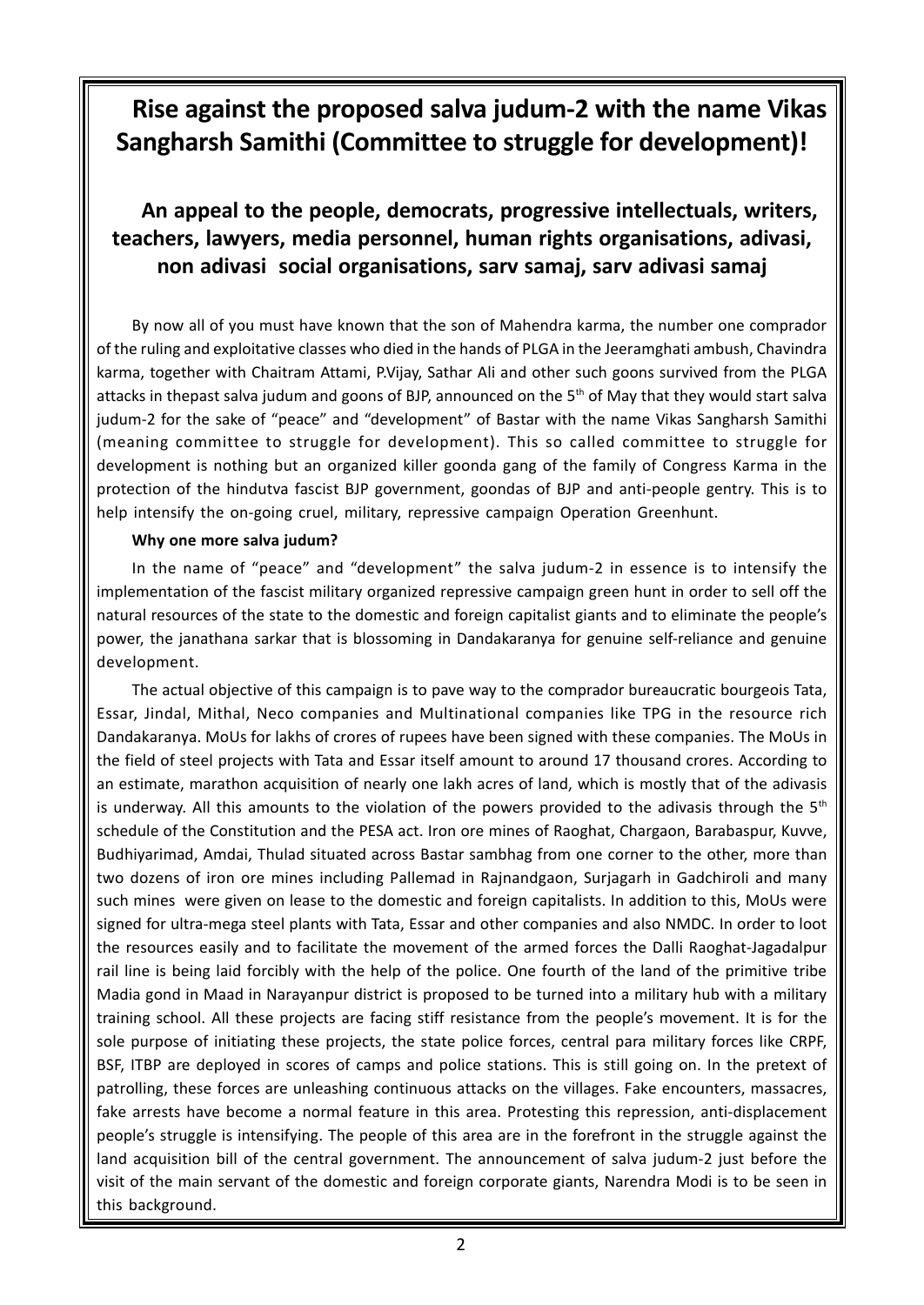#### **What is the meaning of peace and development of the ruling classes?**

For the exploitative and ruling classes, the meaning of peace is violence, loot, atrocity and exploitation of the people. It is also that people bear the repression silently. If questioned, peace is said to be violated. Those who question, protest and raise voice against the same are branded to be terrorists, extremists, naxalites and Maoists. They can be hounded. Peace itself means violence for them. The silence of the struggling masses is peace. Ordinary masses are kept in hunger, poverty, shame and death for the benefit of the capitalists.

Development in terms of the exploitative governments is the development of the landlords, comprador bureaucratic capitalists and the imperialists and that of the leaders and the bureaucrats. Development means mega industries, big mining projects, big dams, special economic zones, industrial corridors, atomic projects, air force and army hubs, military training school, wide and bright roads, super highways, 5 star hotels, sky scrapers, mobile towers, corporate banks and police stations and camps.

Development means eating away the jal jungle and zameen and the mineral resources of the people. Development means, for them destruction of environment. The indiscriminate extraction of resources by the capitalists is causing irrecoverable loss to the environment. Take the example of Raoghat. Raoghat is considered important for monsoon rain in Asia. Mining in this mountain range effects monsoon rain in Bastar. It is a known fact that the Bailadilla mining project created a lot of destruction to the people of Bastar. It is known to all that the essar pipe line from Bailadilla to Visakhapatnam led to the decrease of underground water level in Bastar. The pipe line facilitated the rate of the transport of the iron ore of Bailadilla from 300 rupees per ton through rail to 50 rupees per ton that benefits essar company. The cleaning of the iron ore of Bailadilla polluted river Malinger due to which not only human beings but animals and birds too cannot drink the water. The people effected due to the red water from Bailadilla are in strong resistance to the same. River Mendki too faces the same wrath due to Raoghat project. So development means displacement and destruction of the people.

Development of the people means food, water, clothing, shelter, land, education, health, employment, irrigation and other such facilities. But the exploitative governments are least bothered about the basic facilities and problems of the people. The governments are implementing fake reforms with the aim to distract the people from the revolutionary movement and to attract a small section of the people. They are spending thousands of crores of rupees from the people's money to provide basic infrastructural facilities for the sake of domestic and foreign capitalist giants and for the repressive state machinery like roads, mobile tower, police camps, rail line and dams. A very little amount is being spent for the infrastructural facilities for the ordinary people. By the time it reaches the village from the top of the state machinery it becomes less than one fourth of the allotted budget. According to an estimate more than 25 lakhs of people are migrating in desperate search of livelihood from Chathisgarh every year leaving aside their kith and kin. In this process they face loot and atrocities. The much propagated MANREGA or any other project does not seem to be able to stop the migration. Chathisgarh stands nothing less in the affair of suicides of farmers. All the employees along with the teachers are frustrated with many problems. The governments take up lathi, jail and guns as an only answer to the problems of the people. The exploitative governments that stand as the representatives of the ruling and exploitative classes can never expected to take up real development of the people.

In order to mask the terrorist face of the armed forces of the government it is taking up Civic action programs. The hands of the armed forces drenched in the blood of the people distribute articles to them. So salva judum is neither a peace campaign nor for development.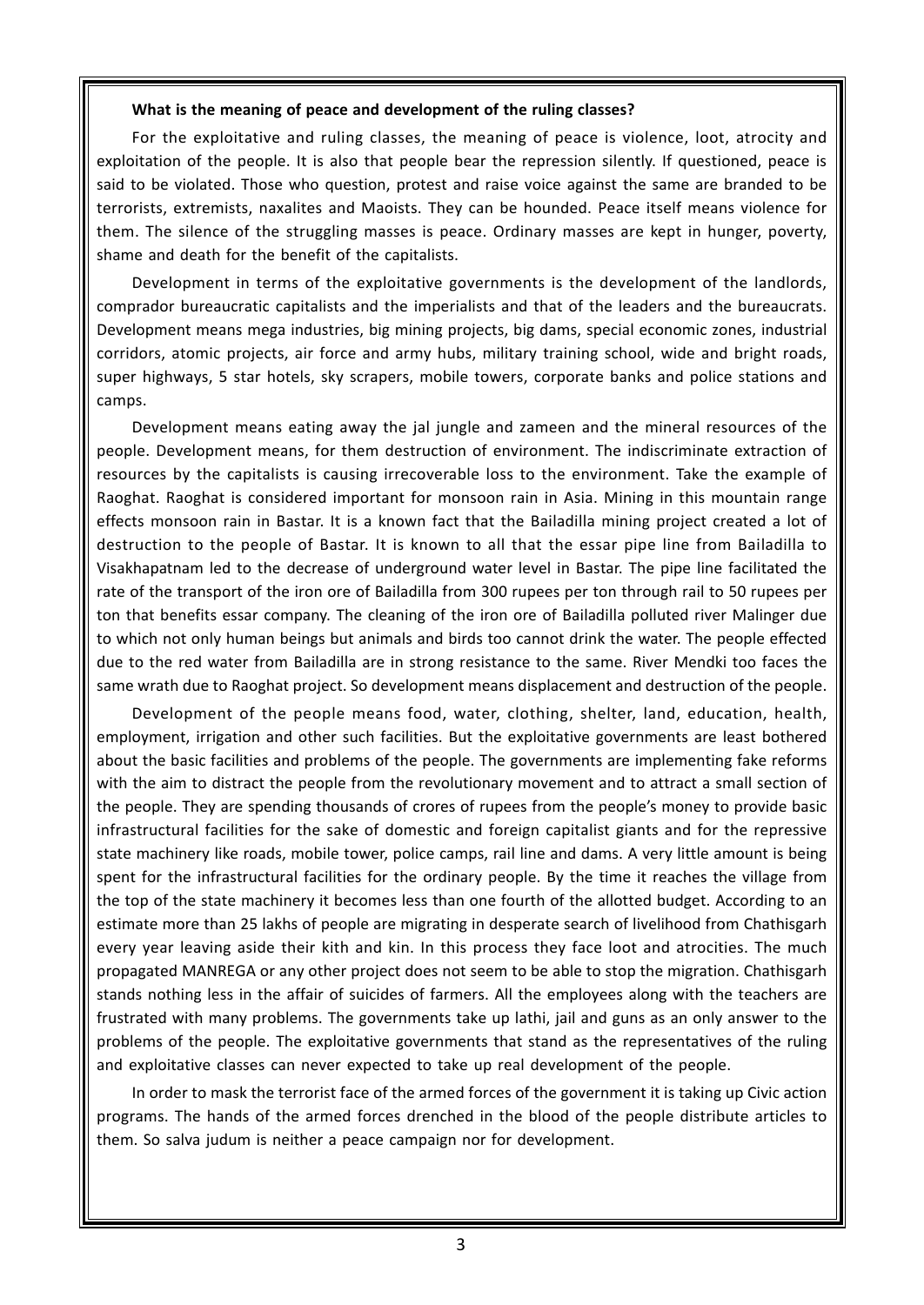### **This is the meaning of peace of the ruling classes**



### **This is the development of the ruling classes**





## **These are the so called relief camps**



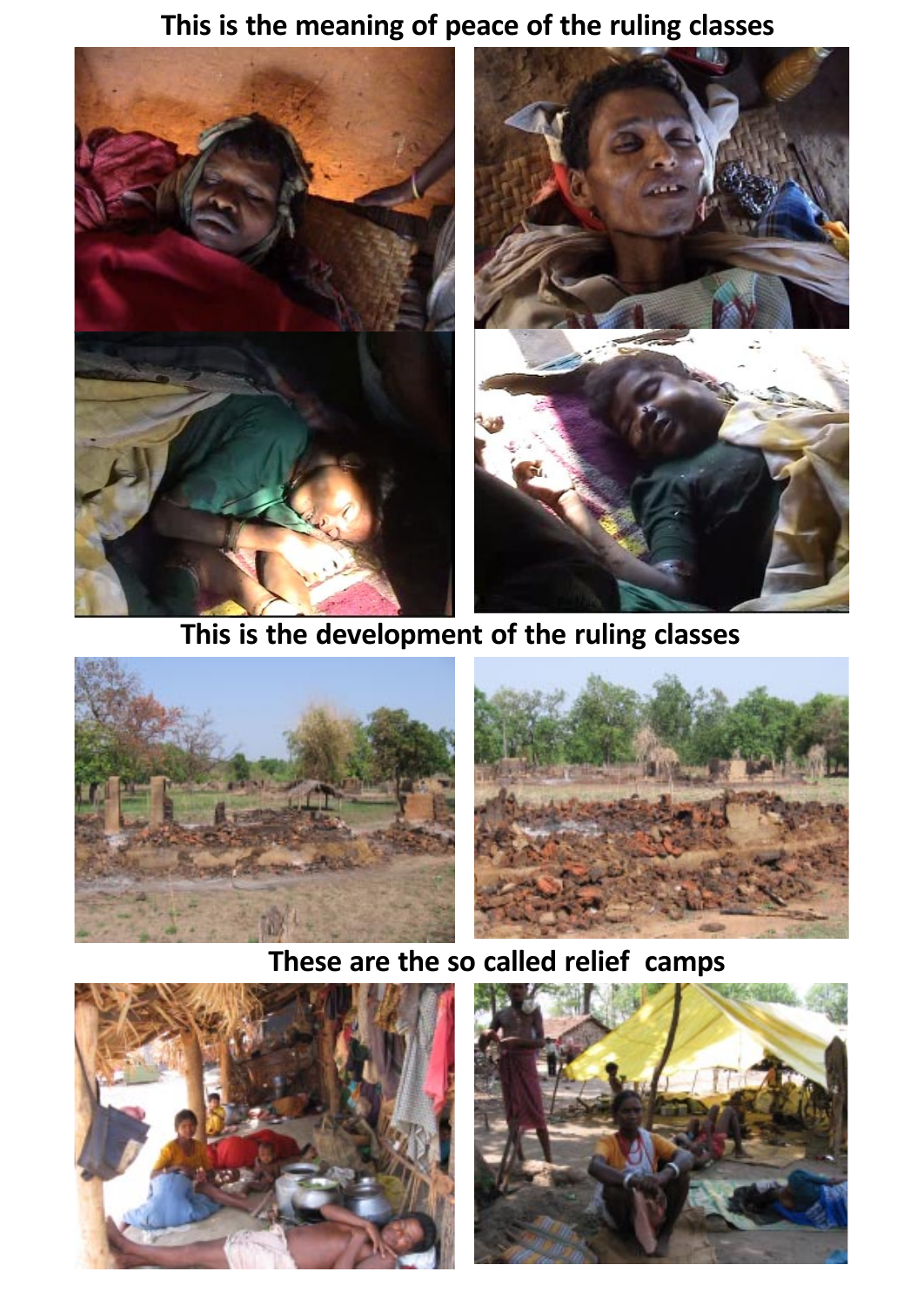#### **Repression is not new to the people of Dandakaranya**

The struggling people of Dandakaranya have been fighting against many repressive campaigns for the past 35 years of the revolutionary movement. They are equipped with the experience of facing and fighting back such campaigns.

Jan Jagaran: The first repressive campaign in the name of jan jagaran in 1990-'91 saw goondas murdering the leaders and cadre of mass organisations and beating hundreds of them. Tens of women were sexually assaulted. The struggling people defeated this campaign in the leadership of our Party. Once again in 1997-'98 another jan jagaran abhiyan was defeated by the armed people in the leadership of the Party in a short period.

#### **What was the peace and development of salva judum?**

Salva judum was neither a peace campaign nor did anything for the development of the people. Salva judum was a fascist, military and organized repressive campaign of the central and the state governments aimed to repress the people struggling for peace and development. In addition to the CRPF, Naga and Mijo forces too were deployed in this campaign. The school buildings were turned to be shelters of the police forces. Seven hundred villages were destroyed in the cruel attacks of the salva judum goondas and the government armed forces. More than fifteen hundred adivasis including 2 year old child to 70 years old, were murdered barbarously. Dozens of massacres were committed. Hundreds were arrested on false charges and put in jails. Many were put to life imprisonment on false evidences. Hundreds of young women were assaulted sexually. Many were mass assaulted and later murdered. The breasts of women were cut, pregnant women were murdered, uterus tore open and the foetus suspended on the door. The heinous and cruel deeds of the salva judum makes one feel ashamed. Movable and immovable properties worth crores of rupees were either looted or burnt. The adivasi youth were attracted or terrorized to become SPOs. It was like forcing one to pluck their eyes with their own fingers thus making a social division.

In the name of relief camps concentration camps were situated in a bid to mop up the people's movement. There were relentless attacks on the villages and more than 80 thousand people were forced into these camps like cows and buffaloes. Life in these camps was worse than that in the jails. The sexual assault and oppression on the women by the armed forces of the camp became intolerable and was an ordinary affair. With the continuous efforts from party and democrats most of the people who were fed up with thetorturous prison life in socalled Salwa Judum relief camps returned to their villages. More than a lakh of people migrated to Telangana, Andhrapradesh and Orissa out of fear of attacks, massacres, fake encounters, atrocities and torture, leaving aside all their belongings. They are living a displaced life. Due to the attacks of salva judum lakhs of people became homeless and were forced to live in the forest. They were in a life and death situation. It would be fair to quote an intellectual who said that in the 25 years of the Maoist movement in the state not even a single home of the adivasis was burnt, but in the 4 years of salva judum tens of thousands of were burnt and lakhs made homeless. It is to be noted that this salva judum was said to be a spontaneous movement of the people and a peace campaign. The past and the present proposed salva judum can be easily estimated whether it was and would be, peaceful or not.

Strong people's movement and people's war intensified against the campaign. Progressive people, democrats, social organisations, intellectuals, writers, teachers, lawyers, media personnel of the country and across the world raised their voice against the fascist repressive salva judum campaign. They came on to the roads and took up legal fight too. The government had to inevitably stop salva judum.

Operation Green Hunt: Due to the country wide fascist military repression campaign Operation Greenhunt that started in August 2009, carpet security was intensified in the areas of struggle. Tens of battallions of Police, para military forces were deployed and hundreds of camps and stations were